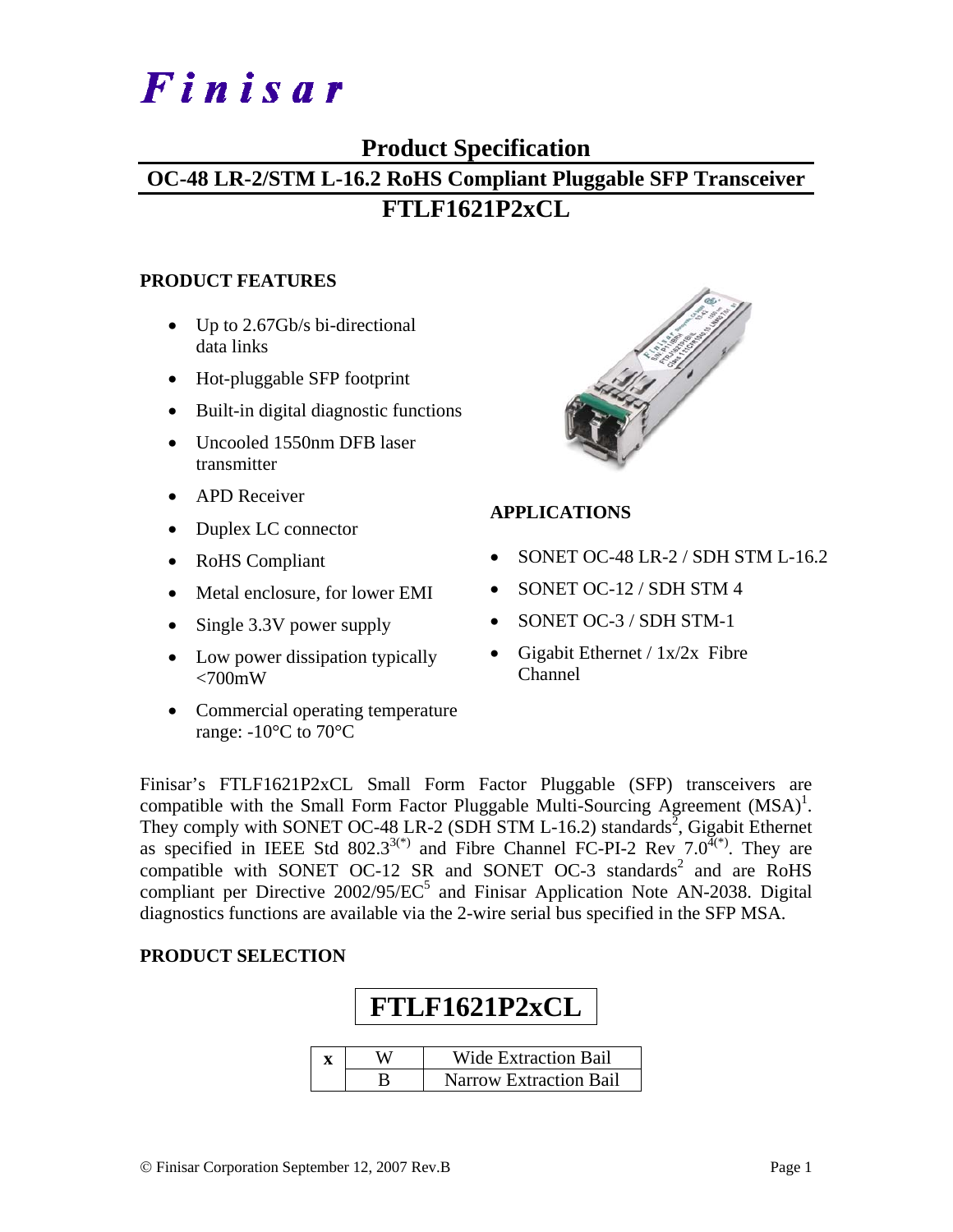#### **I. Pin Descriptions**

| Pin            | <b>Symbol</b>    | <b>Name/Description</b>                                        | Ref. |
|----------------|------------------|----------------------------------------------------------------|------|
| 1              | $\rm V_{EET}$    | Transmitter Ground (Common with Receiver Ground)               |      |
| $\overline{2}$ | $T_{FAULT}$      | Transmitter Fault. Not supported.                              |      |
| 3              | $T_{\text{DIS}}$ | Transmitter Disable. Laser output disabled on high or open.    | 2    |
| 4              | $MOD_$ DEF $(2)$ | Module Definition 2. Data line for Serial ID.                  | 3    |
| 5              | $MOD$ $DEF(1)$   | Module Definition 1. Clock line for Serial ID.                 | 3    |
| 6              | $MOD$ $DEF(0)$   | Module Definition 0. Grounded within the module.               | 3    |
| 7              | Rate Select      | No connection required                                         | 4    |
| 8              | LOS              | Loss of Signal indication. Logic 0 indicates normal operation. | 5    |
| 9              | $\rm V_{EER}$    | Receiver Ground (Common with Transmitter Ground)               |      |
| 10             | $\rm V_{EER}$    | Receiver Ground (Common with Transmitter Ground)               |      |
| 11             | $\rm V_{EER}$    | Receiver Ground (Common with Transmitter Ground)               |      |
| 12             | RD-              | Receiver Inverted DATA out. AC Coupled                         |      |
| 13             | $RD+$            | Receiver Non-inverted DATA out. AC Coupled                     |      |
| 14             | $\rm V_{EER}$    | Receiver Ground (Common with Transmitter Ground)               |      |
| 15             | $V_{CCR}$        | Receiver Power Supply                                          |      |
| 16             | $V_{\rm CCT}$    | <b>Transmitter Power Supply</b>                                |      |
| 17             | $V_{EET}$        | Transmitter Ground (Common with Receiver Ground)               |      |
| 18             | $TD+$            | Transmitter Non-Inverted DATA in. AC Coupled.                  |      |
| 19             | TD-              | Transmitter Inverted DATA in. AC Coupled.                      |      |
| 20             | $\rm V_{EET}$    | Transmitter Ground (Common with Receiver Ground)               |      |

Notes:

1. Circuit ground is internally isolated from chassis ground.

2. Laser output disabled on  $T_{DIS} > 2.0V$  or open, enabled on  $T_{DIS} < 0.8V$ .

3. Should be pulled up with 4.7k – 10kohms on host board to a voltage between 2.0V and 3.6V. MOD\_DEF(0) pulls line low to indicate module is plugged in.

4. Finisar FTLFxx21xxxxx transceivers operate between OC-3 and OC-48, 1x and 2x Fibre Channel, and Gigabit Ethernet data rates and respective protocols without active control. Finisar FTLFxx19xxxxx transceivers operate at 1x and 2x Fibre Channel, and Gigabit Ethernet data rates and respective protocols without active control.

5. LOS is open collector output. Should be pulled up with 4.7k – 10kohms on host board to a voltage between 2.0V and 3.6V. Logic 0 indicates normal operation; logic 1 indicates loss of signal.



**Diagram of Connector Block Pinout on the Host Board**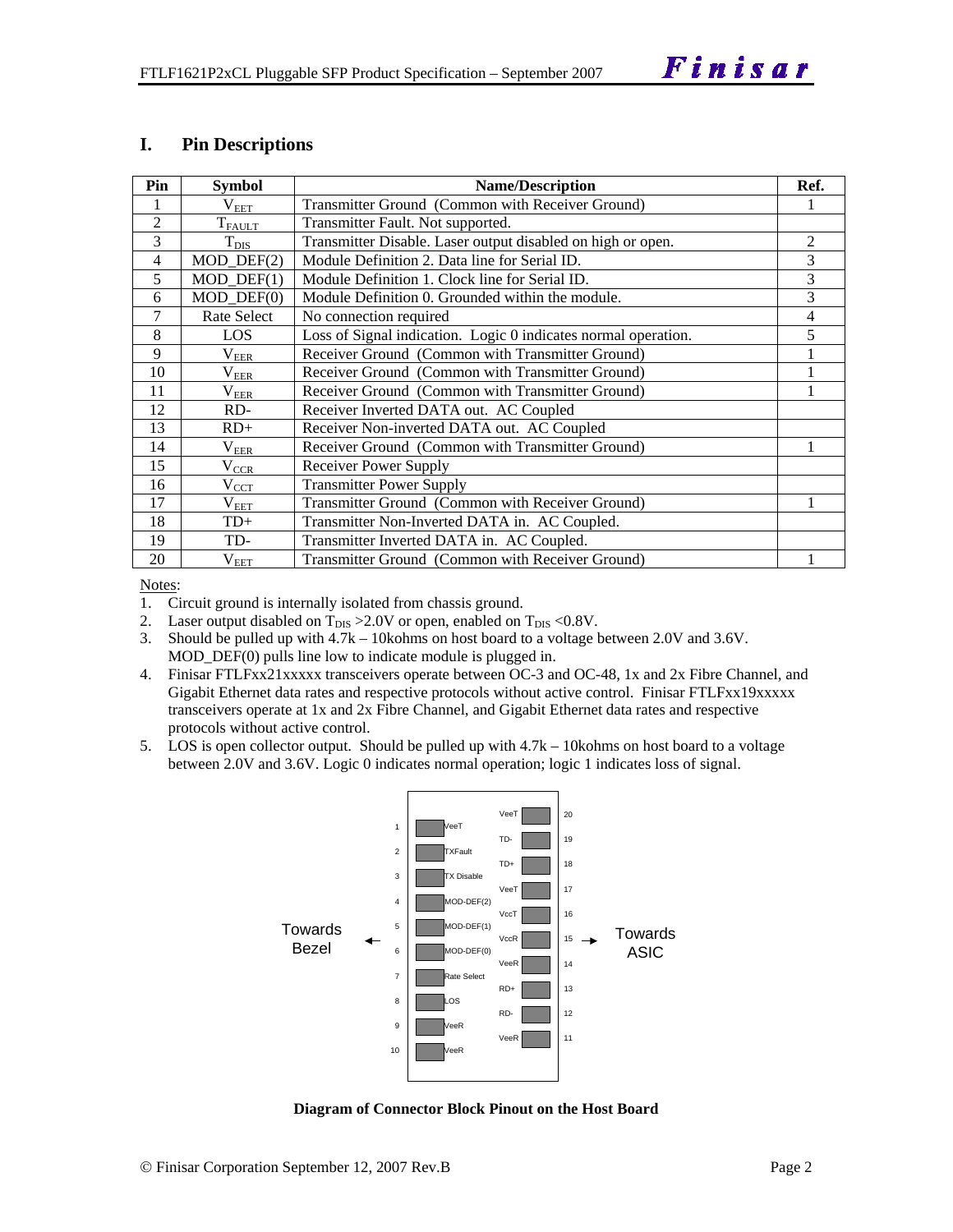#### **II. Absolute Maximum Ratings**

| <b>Parameter</b>                  | <b>Symbol</b> | Min    | Typ | <b>Max</b> | Unit   | Ref. |
|-----------------------------------|---------------|--------|-----|------------|--------|------|
| <b>Maximum Supply Voltage</b>     | Vcc           | $-0.5$ |     | 4.         |        |      |
| <b>Storage Temperature</b>        |               | $-40$  |     |            | $\sim$ |      |
| <b>Case Operating Temperature</b> | OP-           | $-10$  |     |            | $\sim$ |      |
| Relative Humidity                 | RH            |        |     |            | $\%$   |      |

#### **III.** Electrical Characteristics ( $T_{OP} = -10$  to 70 °C,  $V_{CC} = 3.10$  to 3.50 Volts)

| <b>Parameter</b>                       | Symbol          | Min                | <b>Typ</b> | <b>Max</b>          | Unit         | Ref.           |
|----------------------------------------|-----------------|--------------------|------------|---------------------|--------------|----------------|
| <b>Supply Voltage</b>                  | Vcc             | 3.10               |            | 3.50                | V            |                |
| <b>Supply Current</b>                  | Icc             |                    | 230        | 300                 | mA           |                |
| <b>Transmitter</b>                     |                 |                    |            |                     |              |                |
| Input differential impedance           | $R_{in}$        |                    | 100        |                     | Ω            | $\overline{2}$ |
| Single ended data input swing          | Vin, pp         | 250                |            | 1200                | mV           |                |
| <b>Transmit Disable Voltage</b>        | $V_D$           | $Vec - 1.3$        |            | Vcc                 | $\mathbf{V}$ |                |
| Transmit Enable Voltage                | $\rm V_{EN}$    | Vee                |            | $Vee+0.8$           | $\mathbf{V}$ | $\mathcal{F}$  |
| <b>Transmit Disable Assert Time</b>    |                 |                    |            | 10                  | <b>us</b>    |                |
| <b>Receiver</b>                        |                 |                    |            |                     |              |                |
| Single ended data output swing         | Vout,pp         | 300                | 400        | 800                 | mV           | $\overline{4}$ |
| Data output rise time                  | $t_{r}$         |                    | 100        | 175                 | ps           | 5              |
| Data output fall time                  | $t_f$           |                    | 100        | 175                 | <b>ps</b>    | 5              |
| <b>LOS</b> Fault                       | $V_{LOS fault}$ | $\text{Vcc} - 0.5$ |            | Vcc <sub>HOST</sub> | V            | 6              |
| <b>LOS</b> Normal                      | $V_{LQS norm}$  | Vee                |            | $Vee+0.5$           | $\mathbf{V}$ | 6              |
| Power Supply Rejection                 | <b>PSR</b>      | 100                |            |                     | mVpp         | $\overline{7}$ |
| <b>Total Generated Reciever Jitter</b> | $J_{RX}p-p$     |                    |            | 0.07                | UI           |                |
| (peak to peak)                         |                 |                    |            |                     |              |                |
| <b>Total Generated Reciever Jitter</b> | $J_{RX}$ rms    |                    |            | 0.007               | UI           |                |
| (rms)                                  |                 |                    |            |                     |              |                |

Notes:

- 1. Non condensing.
- 2. AC coupled.
- 3. Or open circuit.
- 4. Into 100 ohms differential termination.
- 5.  $10 90 %$
- 6. Loss Of Signal is LVTTL. Logic 0 indicates normal operation; logic 1 indicates no signal detected.
- 7. All transceiver specifications are compliant with a power supply sinusoidal modulation of 20 Hz to 1.5 MHz up to specified value applied through the power supply filtering network shown on page 23 of the Small Form-factor Pluggable (SFP) Transceiver MultiSource Agreement (MSA), September 14, 2000.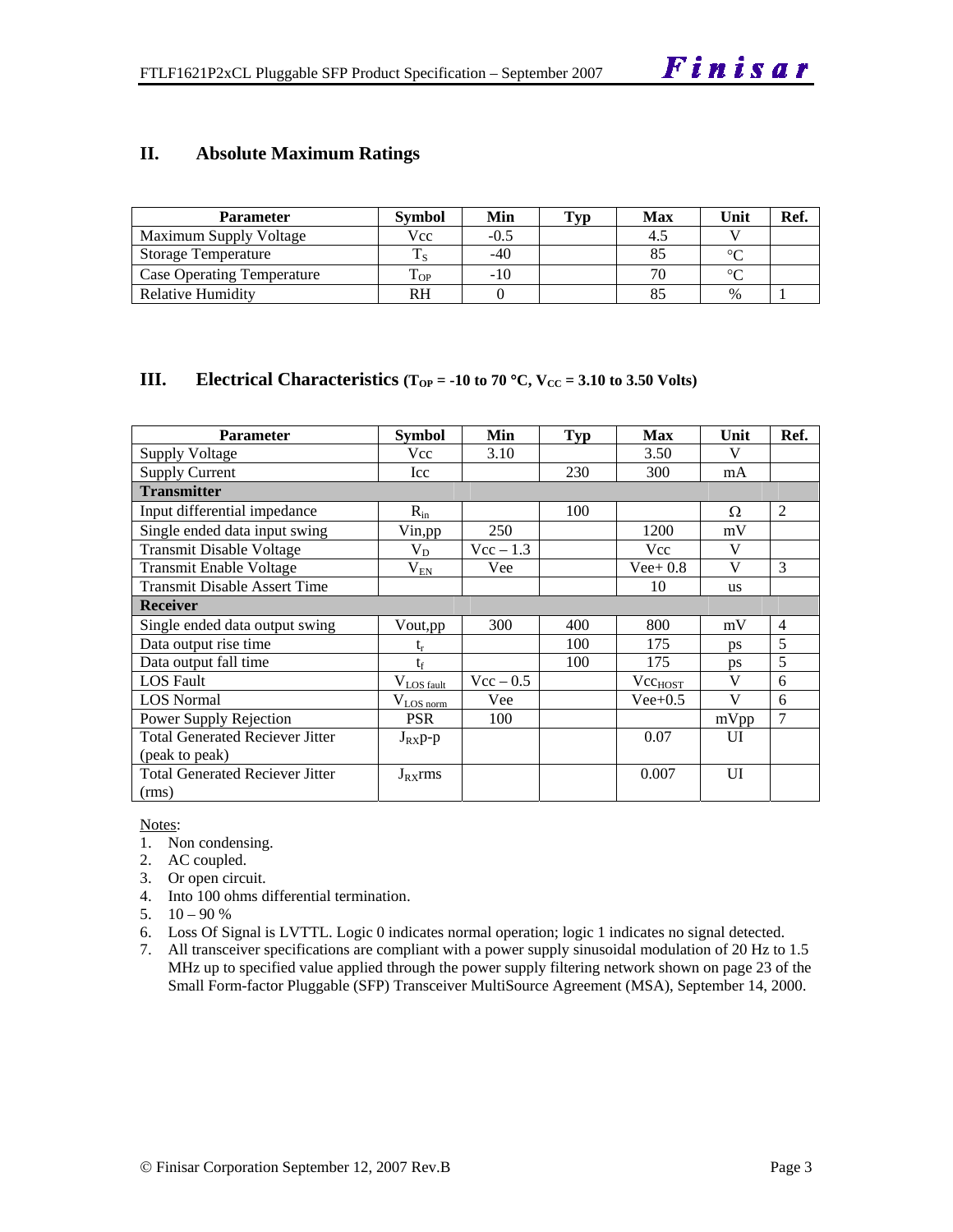| <b>Parameter</b>                          | <b>Symbol</b>     | Min   | <b>Typ</b> | <b>Max</b> | Unit | Ref.           |
|-------------------------------------------|-------------------|-------|------------|------------|------|----------------|
| <b>Transmitter</b>                        |                   |       |            |            |      |                |
| Output Opt. Pwr: 9/125 SMF                | $P_{OUT}$         | $-2$  |            | $+3$       | dBm  | $\mathbf{1}$   |
| <b>Optical Wavelength</b>                 | λ                 | 1500  |            | 1580       | nm   |                |
| Spectral Width (-20dB)                    | $\sigma$          |       |            | 1          | nm   |                |
| <b>Optical Extinction Ratio</b>           | ER                | 9     |            |            | dB   |                |
| Sidemode Supression ratio                 | $SSR_{min}$       | 30    |            |            | dB   |                |
| <b>Optical Rise/Fall Time</b>             | $t_r / t_f$       |       |            | 180        | ps   | $\overline{2}$ |
| <b>Total Generated Transmitter Jitter</b> | $J_{TX}p-p$       |       |            | 0.07       | UI   |                |
| (peak to peak)                            |                   |       |            |            |      |                |
| <b>Total Generated Transmitter Jitter</b> | $J_{TX}$ rms      |       |            | 0.007      | UI   |                |
| (rms)                                     |                   |       |            |            |      |                |
| <b>Receiver</b>                           |                   |       |            |            |      |                |
| Average Rx Sensitivity @ 2.67Gb/s         | $R_{\rm SENS1}$   | -9    |            | $-28$      | dBm  | 3              |
| Average Rx Sensitivity @ OC-48            | $R_{\rm SENS1}$   | $-9$  |            | $-28$      | dBm  | 3              |
| Average Rx Sensitivity @ 2X Fibre         | $R_{\rm SENS2}$   | $-9$  |            | $-28$      | dBm  | 4              |
| Channel                                   |                   |       |            |            |      |                |
| Average Rx Sensitivity @ Gigabit          | $R_{SENS3}$       | $-9$  |            | $-30$      | dBm  | $\overline{4}$ |
| Ethernet                                  |                   |       |            |            |      |                |
| Average Rx Sensitivity @ OC-12            | $R_{SENS4}$       | $-9$  |            | $-29$      | dBm  | 5              |
| Average Rx Sensitivity @ OC-3             | $R_{SENS5}$       | $-15$ |            | $-30$      | dBm  | 5              |
| <b>Optical Center Wavelength</b>          | $\lambda_{\rm C}$ | 1270  |            | 1600       | nm   |                |
| LOS De-Assert                             | LOS <sub>D</sub>  |       |            | $-30$      | dBm  |                |
| <b>LOS</b> Assert                         | LOS <sub>A</sub>  | $-41$ |            |            | dBm  |                |
| <b>LOS Hysteresis</b>                     |                   | 0.5   |            |            | dB   |                |

#### **IV.** Optical Characteristics ( $T_{OP}$  = -10 to 70°C,  $V_{CC}$  = 3.10 to 3.50 Volts)

Notes:

- 1. Class 1 Laser Safety per FDA/CDRH and EN (IEC) 60825 regulations.
- 2. Unfiltered, 20-80%
- 3. With worst-case extinction ratio at  $10^{-10}$  BER. Measured with a PRBS  $2^{31}$ -1 test pattern interspersed with 72 consecutive ones and 72 consecutive zeros.
- 4. With worst-case extinction ratio. Measured with a PRBS  $2^7$ -1 test pattern.
- 5. With worst-case extinction ratio. Measured with a PRBS  $2^{23}$ -1 test pattern.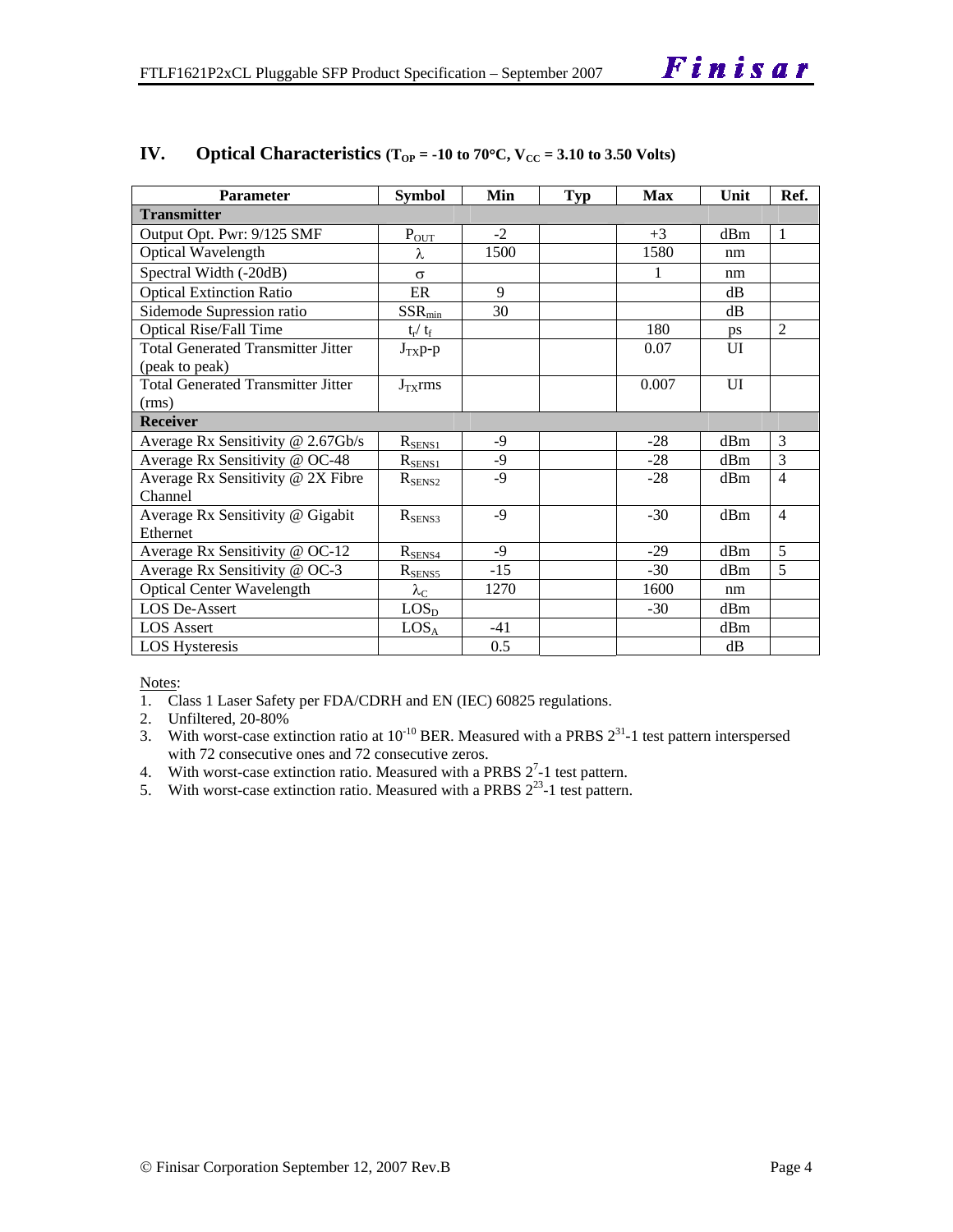#### **V. General Specifications**

| <b>Parameter</b>                     | <b>Symbol</b> | Min | <b>Typ</b> | <b>Max</b> | <b>Units</b> | Ref. |
|--------------------------------------|---------------|-----|------------|------------|--------------|------|
| Data Rate                            | <b>BR</b>     | 155 |            | 2667       | Mb/s         |      |
| <b>Bit Error Rate</b>                | <b>BER</b>    |     |            | $10^{-12}$ |              | 2    |
| Max. Supported Link Length on        | $L_{MAX1}$    |     | 80         |            | km           | 3    |
| 9/125µm SMF @ OC-48                  |               |     |            |            |              |      |
| Max. Supported Link Length on        | $L_{MAX2}$    |     | 85         |            | km           | 3    |
| $9/125 \mu m$ SMF @ 2X Fibre Channel |               |     |            |            |              |      |
| Max. Supported Link Length on        | $L_{MAX3}$    |     | 100        |            | km           | 3    |
| $9/125 \mu m$ SMF @ Gigabit Ethernet |               |     |            |            |              |      |
| Max. Supported Link Length on        | $L_{MAX4}$    |     | 100        |            | km           | 3    |
| 9/125µm SMF @ OC-12                  |               |     |            |            |              |      |
| Max. Supported Link Length on        | $L_{MAX5}$    |     | 100        |            | km           | 3    |
| $9/125 \mu m$ SMF @ OC-3             |               |     |            |            |              |      |

Notes:

- 1. SONET OC-48 LR-2/SDH STM L-16.2, Gigabit Ethernet and 1X/2X Fibre Channel compliant. Compatible with SONET OC-12 and OC-3. Supports FEC at 2.67Gb/s.
- 2. Tested with a PRBS 2<sup>31</sup>-1 test pattern interspersed with 72 consecutive ones and 72 consecutive zeros unless otherwise specified.
- 3. Attenuation of 0.275 dB/km is used for the link length calculations (per GR-253 CORE). A 2dB penalty is included for dispersion on >2Gb/s data rates. Distances are indicative only. Please refer to the Optical Specifications in Table IV to calculate a more accurate link budget based on specific conditions in your application.

#### **VI. Environmental Specifications**

Finisar SFP transceivers have a commercial operating temperature range from  $-10^{\circ}$ C to  $+70^{\circ}$ C case temperature.

| <b>Parameter</b>                  | <b>Symbol</b>     | Min   | <b>Typ</b> | <b>Max</b> | <b>Units</b> | Ref. |
|-----------------------------------|-------------------|-------|------------|------------|--------------|------|
| <b>Case Operating Temperature</b> | $\mathbf{L}_{OD}$ | $-10$ |            | 70         | $\circ$      |      |
| Storage Temperature               | ᡣ<br>$\pm$ sto    | $-40$ |            |            | $\sim$       |      |

#### **VII. Regulatory Compliance**

Finisar transceivers are Class 1 Laser Products and comply with US FDA regulations. These products are certified by TÜV and CSA to meet the Class 1 eye safety requirements of EN (IEC) 60825 and the electrical safety requirements of EN (IEC) 60950. Copies of certificates are available at Finisar Corporation upon request.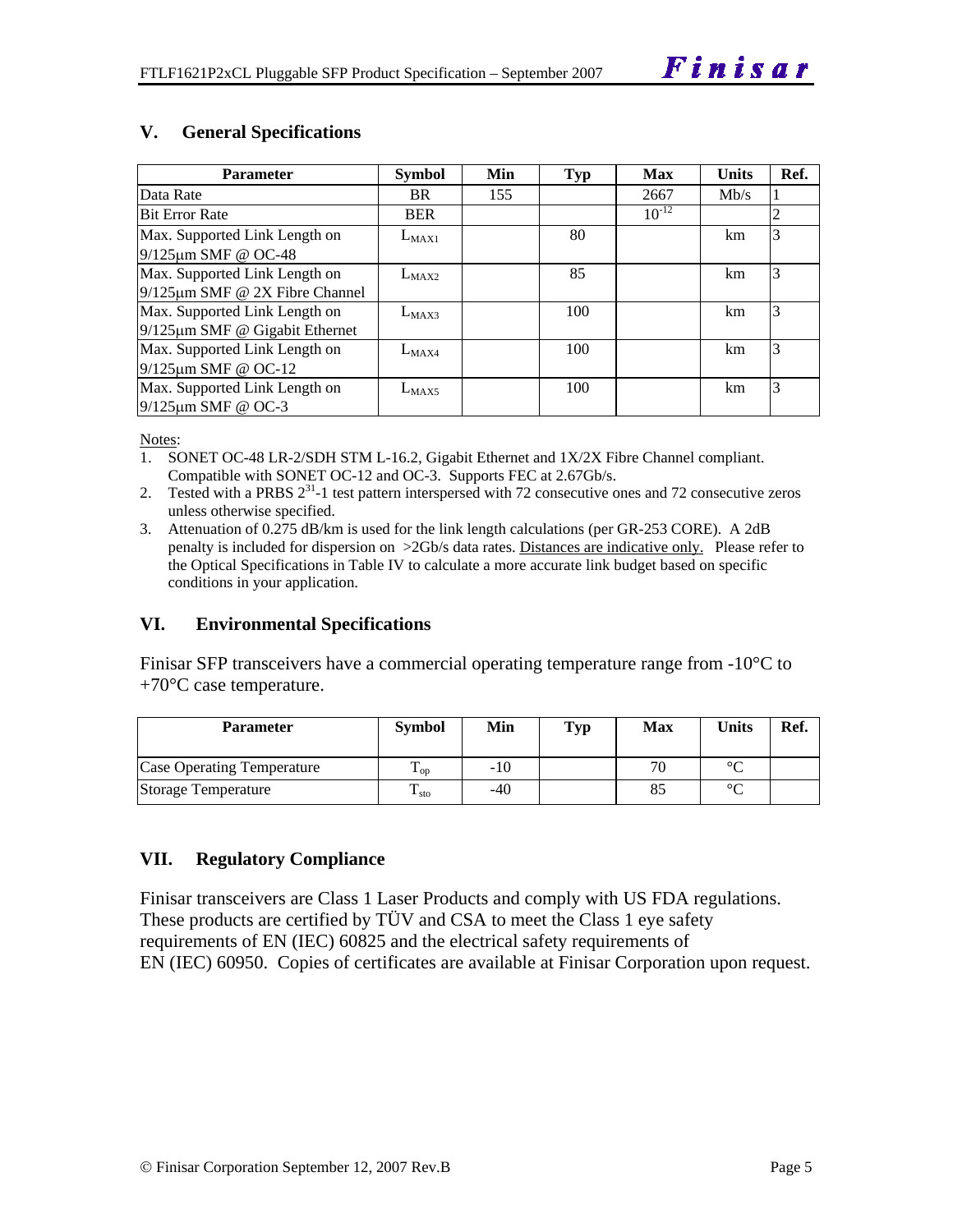#### **VIII. Digital Diagnostic Functions**

Finisar FTLF1621P2xCL SFP transceivers support the 2-wire serial communication protocol as defined in the SFP MSA<sup>1</sup>. It is very closely related to the  $E^2$ PROM defined in the GBIC standard, with the same electrical specifications.

The standard SFP serial ID provides access to identification information that describes the transceiver's capabilities, standard interfaces, manufacturer, and other information.

Additionally, Finisar SFP transceivers provide a unique enhanced digital diagnostic monitoring interface, which allows real-time access to device operating parameters such as transceiver temperature, laser bias current, transmitted optical power, received optical power and transceiver supply voltage. It also defines a sophisticated system of alarm and warning flags, which alerts end-users when particular operating parameters are outside of a factory set normal range.

The SFP MSA defines a 256-byte memory map in  $E^2$ PROM that is accessible over a 2-wire serial interface at the 8 bit address 1010000X (A0h). The digital diagnostic monitoring interface makes use of the 8 bit address 1010001X (A2h), so the originally defined serial ID memory map remains unchanged. The interface is identical to, and is thus fully backward compatible with both the GBIC Specification and the SFP Multi Source Agreement. The complete interface is described in Finisar Application Note AN-2030: "Digital Diagnostics Monitoring Interface for SFP Optical Transceivers".

The operating and diagnostics information is monitored and reported by a Digital Diagnostics Transceiver Controller (DDTC) inside the transceiver, which is accessed through a 2-wire serial interface. When the serial protocol is activated, the serial clock signal (SCL, Mod Def 1) is generated by the host. The positive edge clocks data into the  $SFP$  transceiver into those segments of the  $E^2$ PROM that are not write-protected. The negative edge clocks data from the SFP transceiver. The serial data signal (SDA, Mod Def 2) is bi-directional for serial data transfer. The host uses SDA in conjunction with SCL to mark the start and end of serial protocol activation. The memories are organized as a series of 8-bit data words that can be addressed individually or sequentially.

For more information, please see the SFP MSA documentation<sup>1</sup> or Finisar Application Note AN-2030.

Digital diagnostics for the FTLF1621P2xCL are externally calibrated by default.

Please note that evaluation board FDB-1018 is available with Finisar ModDEMO software that allows simple to use communication over the 2-wire serial interface.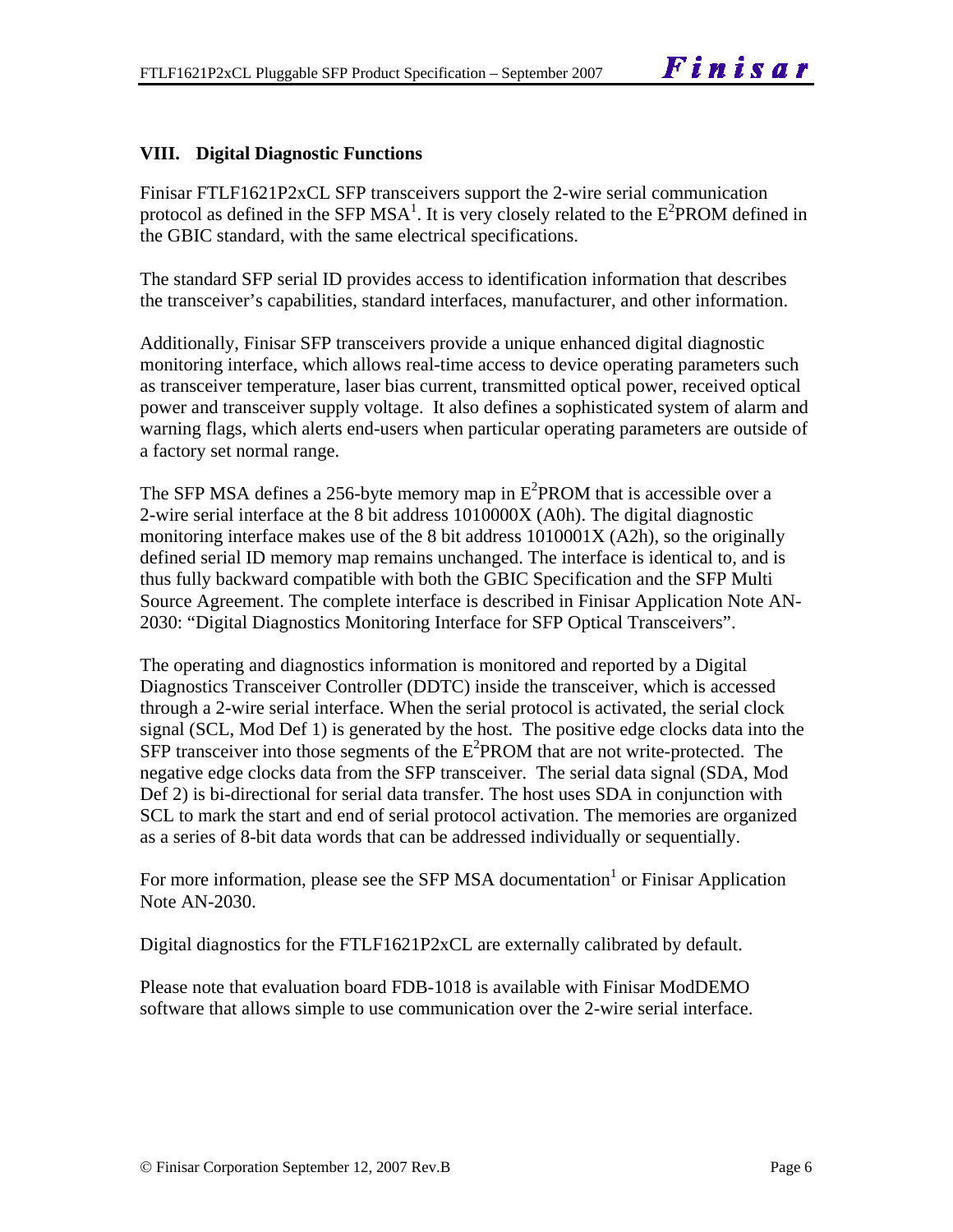#### **IX. Mechanical Specifications**

Finisar's Small Form Factor Pluggable (SFP) transceivers are compatible with the dimensions defined by the SFP Multi-Sourcing Agreement (MSA)<sup>3</sup>.



# **FTLF1621P2BCL**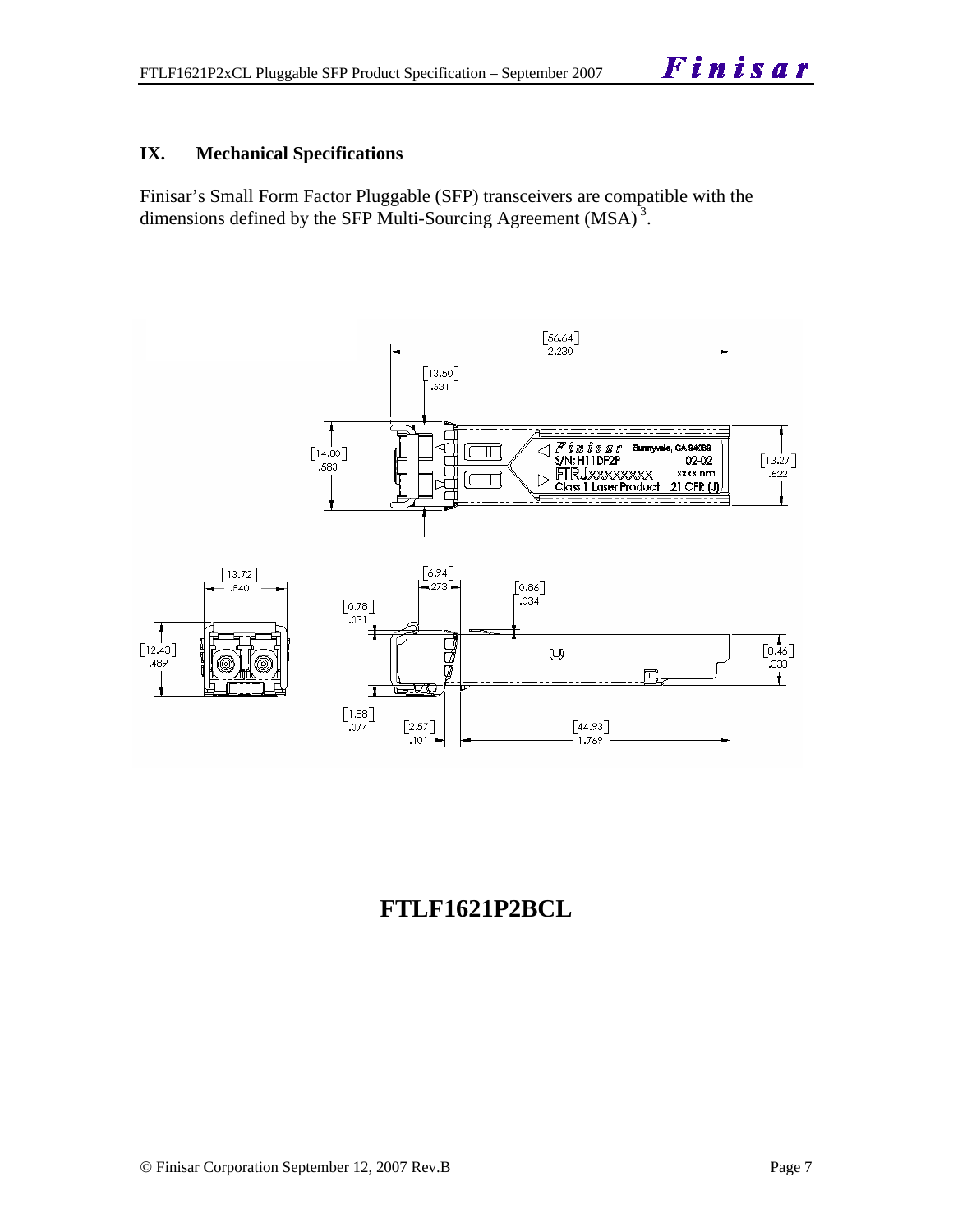



## **FTLF1621P2WCL**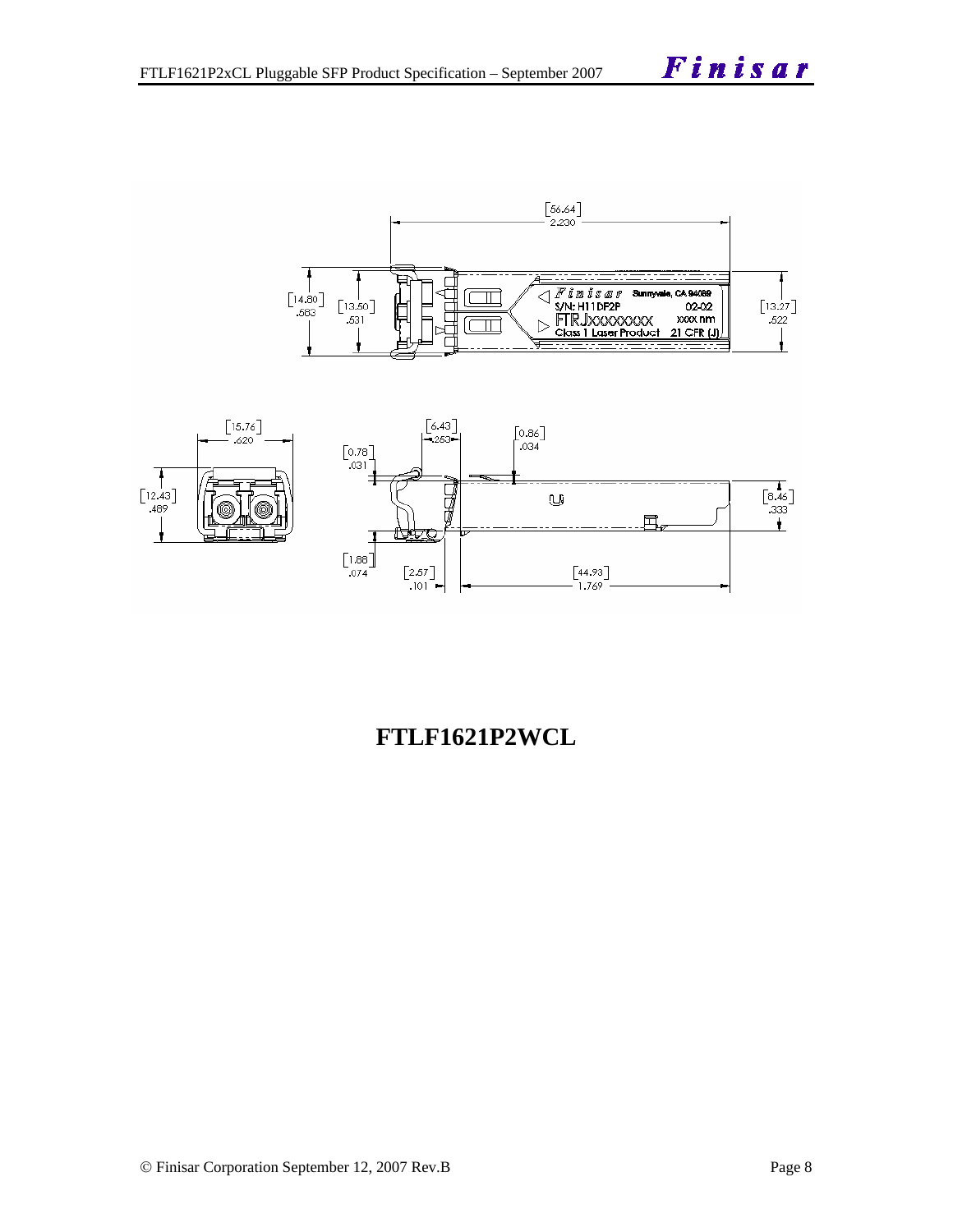#### **X. PCB Layout and Bezel Recommendations**

 $\hat{\triangle}$ Through Holes are Unplated  $\sqrt{2}$ Rads and Vias are Chassis Ground, 11 Places  $\Delta$ atum and Basic Dimension Established by Customer

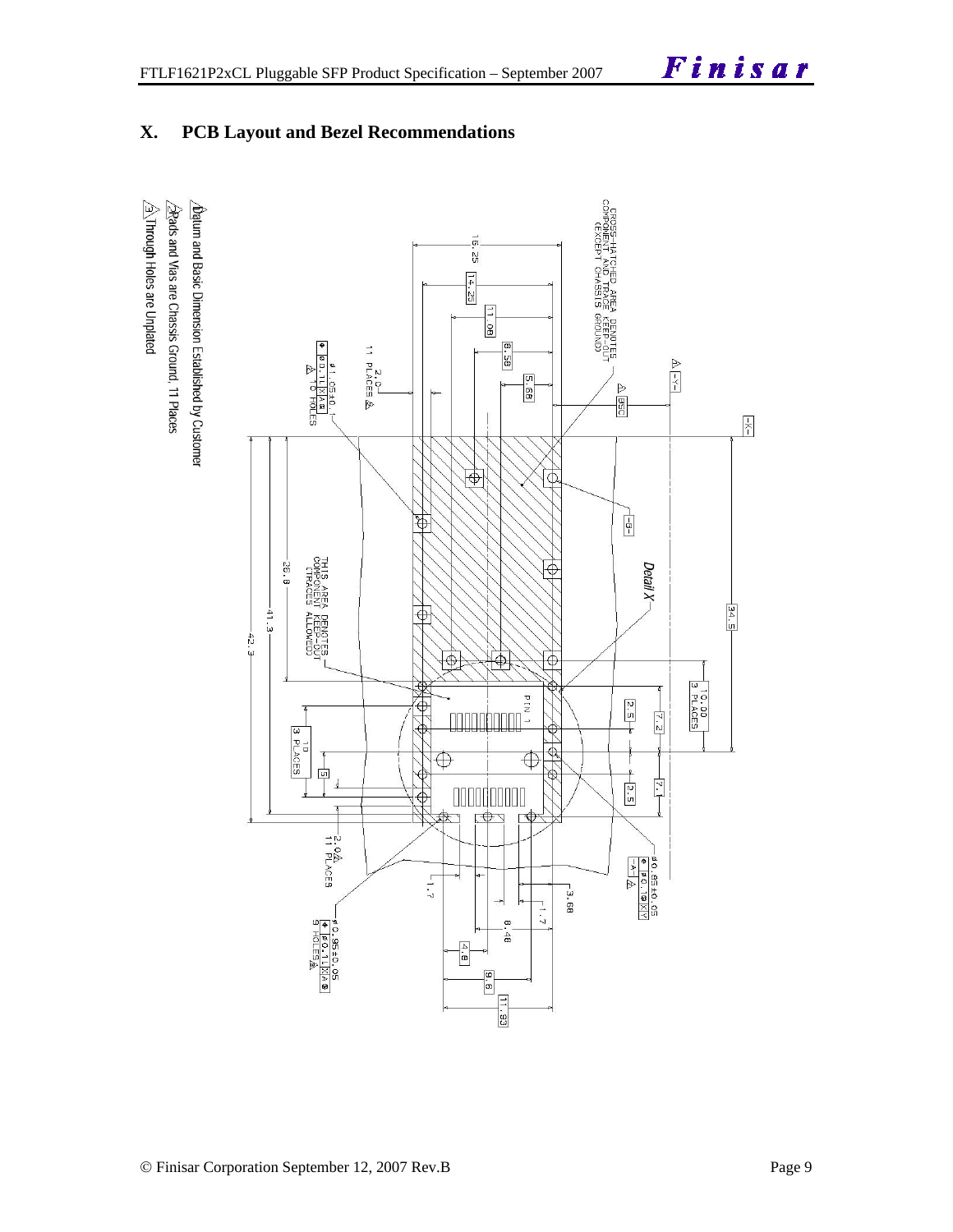



NOTES:

- $\triangle$  MINIMUM PITCH ILLUSTRATED, ENGLISH DIMENSIONS ARE FOR REFERENCE ONLY
- 2. NOT RECOMMENDED FOR PCI EXPANSION<br>CARD APPLICATIONS